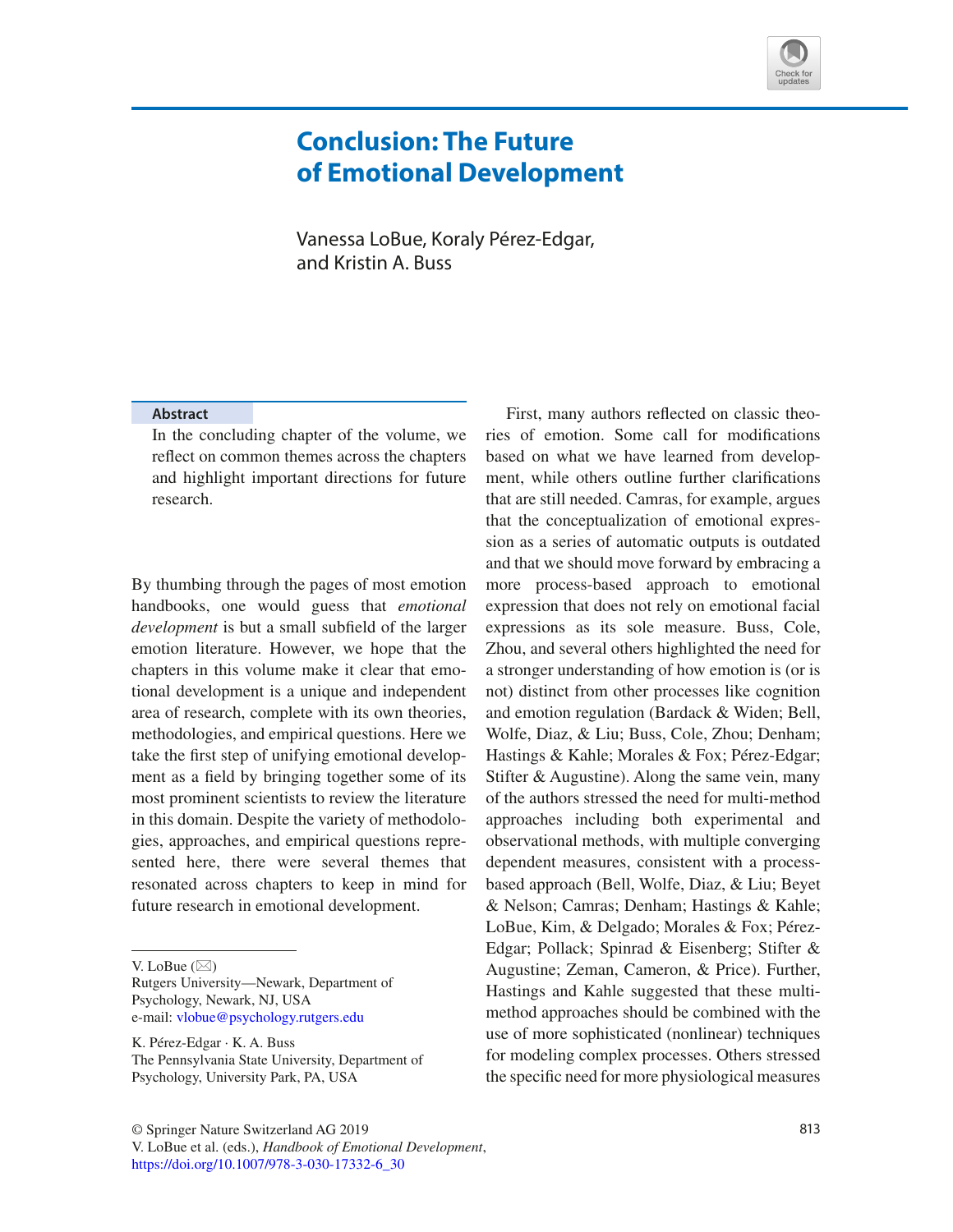of emotional responding (Hastings & Kahle; Stifter & Augustine) and measures that are appropriate for preverbal infants (Beyet & Nelson; Shablack & Lindquist). Similarly, newer methods that can be used across developmental periods are required so that continuity across the life span can be studied (Bardack & Widen; Dollar & Calkins; Zeman, Cameron, & Price).

Relatedly, several of the authors stressed the need for further research on the mechanisms underlying emotional development across the life span (Burris, Chernenok, Bussey, & Rivera; Dollar & Calkins; Leerkes & Bailes; Malti, Zhang, Myatt, Peplak, & Acland; Morales & Fox; Perry & Gunnar; Harms, Leitzke, & Pollak). A focus on mechanisms will require more longitudinal research that spans developmental time points to determine both continuity and critical periods of change (Burris, Chernenok, Bussey, & Rivera; Dollar & Calkins; LoBue, Kim, & Delgado; Malti, Zhang, Myatt, Peplak, & Acland; Morales & Fox; Pérez-Edgar; Perry & Gunnar; Harms, Leitzke, & Pollak; Shablack & Lindquist), with a particular need for empirical work on older children, adolescents, and adults (Perry & Gunnar; Shablack & Lindquist).

Also consistent with a process-based approach, almost all of the authors acknowledged the need to explore the role of moderators and individual differences that might account for some of the rich variability that is so common of emotional expression (Bardack & Widen; Kiel & Kalomiris; Harms, Leitzke, & Pollak; Pérez-Edgar; Spinrad & Eisenberg). Factors like parenting, attachment, temperament, effortful control, executive function, and language all play an important role in emotional expression at different points in development (Kiel & Kalomiris; LoBue, Kim, & Delgado; Malti, Zhang, Myatt, Peplak, & Acland; Harms, Leitzke, & Pollak; Pons & Harris; Shablack & Lindquist; Stifter & Augustine). Further, many authors emphasized the need for cross-cultural work to explore how socialization might lead to individual differences in emotional responding (Bardack & Widen; Denham; Malti, Zhang, Myatt, Peplak, & Acland; Messinger et al.; Pérez-Edgar; Yang & Wang; Zeman, Cameron, & Price). This work would encompass, for example, how display rules might cause variation in expressive behavior (Camras) or how variations in emotion perception might help us understand the developmental trajectory of emotional understanding (Bayet & Nelson). Other authors echoed the need for further exploration on differences in emotional expression based on gender (Bardack & Widen; Kiel & Kalomiris; Perry & Gunnar; Zeman, Cameron, & Price), parenting relationships outside the mother (e.g., father, grandparents) (Llerkes & Bailes), or variation in the social environment more broadly (Lewis). Likewise, others posited that more research is needed on the similarities and differences between emotion constructs and how emotions might interact with each other or other domains to affect psychological, social, and academic functioning, as well as physical health (Dollar & Calkins; Zeman, Cameron, & Price).

Importantly, several authors suggested that future work should focus on using what we know about emotional development to help parents and healthcare providers offer the best care for infants, children, and adolescents. Rottman, DeJesus, and Greenebaum, for example, outlined in detail the broader implications of basic research on disgust and the role that disgust can potentially play in treating obesity, in encouraging sanitation and hygiene, and even in promoting social justice. Likewise, Spinrad and Eisenberg suggest that we can use research on individual differences in children's sympathy and empathy to help us learn more about the development of in-group/out-group relations or stigma. Further, several researchers point out the possibility of using empirical data to help parents who have children with emotional problems like anxiety and depression (Kiel & Kalomiris) or to encourage parents to capitalize on the systems underlying emotional functioning at different time points in the development in caring for their children (Bell, Wolfe, Diaz, & Liu; Buss, Cole, & Zhou; Perry & Gunnar).

Finally, and perhaps mostly obviously, information gleaned from basic research on emotional development can help inform preventative programs and interventions for children at risk for developing emotional problems (Burris,